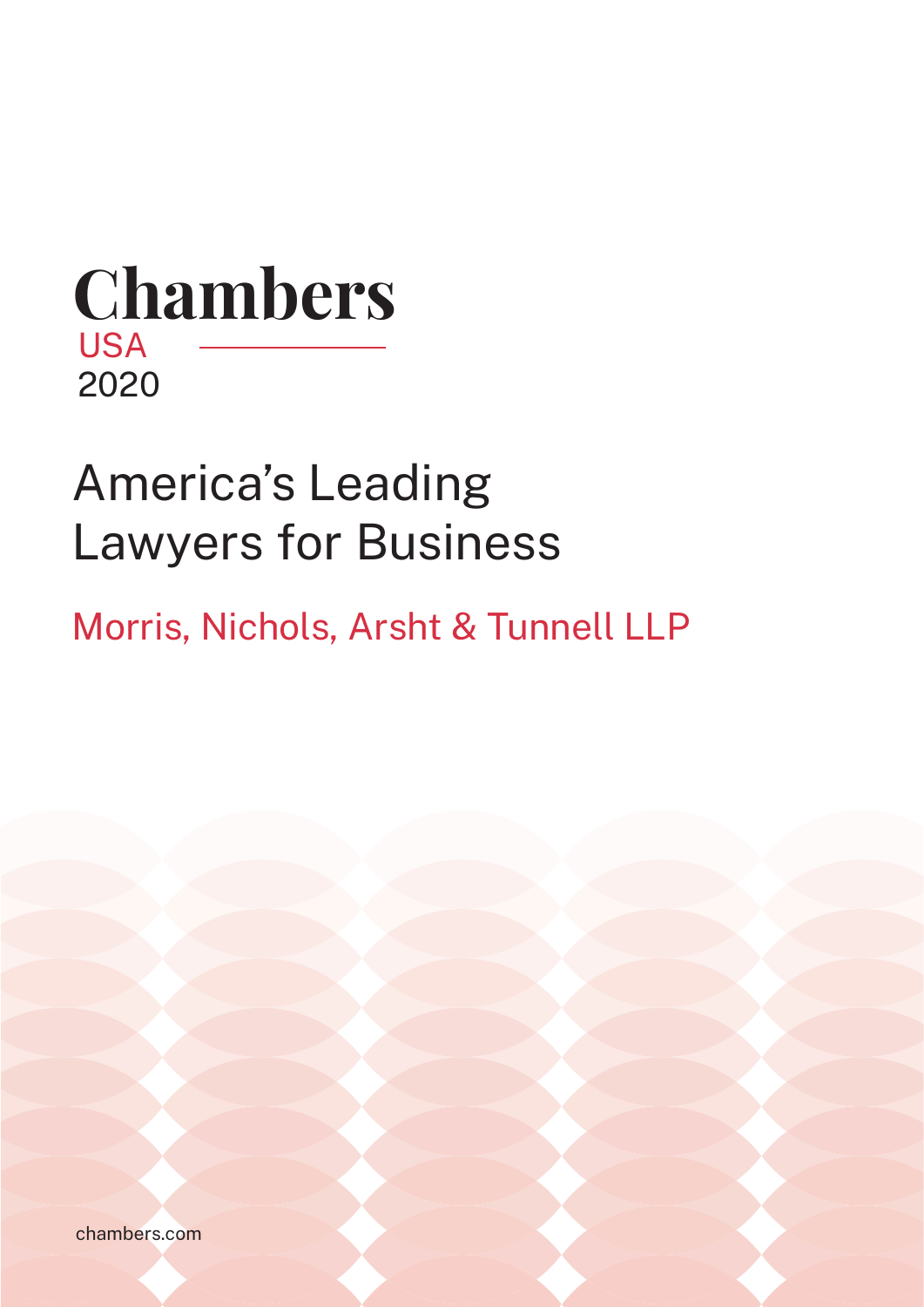## **is ranked in Chambers USA 2020 as follows:**

## **Delaware**

### **Bankruptcy/Restructuring**

#### **Band 1 Abbott** Derek C *Morris, Nichols, Arsht & Tunnell LLP* **Dehney** Robert J *Morris, Nichols, Arsht & Tunnell LLP* **Band 3 Schwartz** Eric D *Morris, Nichols, Arsht & Tunnell LLP* **Up-and-coming individuals Miller** Curtis *Morris, Nichols, Arsht & Tunnell LLP* **Remming** Andrew R *Morris, Nichols, Arsht & Tunnell LLP* **Leading Individuals Band 1 Morris, Nichols, Arsht & Tunnell LLP Leading Firms Bankruptcy/Restructuring**

#### **Morris, Nichols, Arsht & Tunnell LLP**

significant experience in both lead and co-counsel roles. Possesses a deep bench of lawyers well versed in handling Chapter 11 cases for numerous stakeholders including debtors, creditors and acquirers. Recognized for its strengths across loan workouts and reorganization proceedings, and in bankruptcy-related disputes.

**Strengths** One interviewee says that the lawyers are *"very easy to work with and very knowledgeable regarding Delaware bankruptcy practice."*

*"We are pleased with their resources and effort,"* says a source, adding: *"They do an incredible job."*

**Work highlights** Represented AT&T Services and DirecTV in the \$200 million prepackaged bankruptcy of content provider Fuse.

**Notable practitioners**

**Derek Abbott** is held in high regard by interviewees, one of whom describes him as *"a knowledgeable and*  Chapter 11 practice, while also offering experience in *practical attorney who moves toward solutions."* He out-of-court mandates such as workouts. His broad remains a strong choice for high-profile companies seeking advice on Chapter 11 proceedings, as well as energy and biotechnology.

**What the team is known for** Standout business as advising creditors and other parties. **Robert**  reorganization and restructuring team that has **Dehney** maintains his leading reputation as an *"excellent practitioner"* in the bankruptcy space. He routinely acts on high-value mandates such as Chapter 11 proceedings. His recent client roster includes creditors and distressed companies in the healthcare and energy sectors. **Eric Schwartz** has experience advising a range of stakeholders in proceedings, with clients ranging from debtors and creditors to stalking horse bidders. His contentious and noncontentious practice includes advising on litigation arising from bankruptcy proceedings, as well as Section 363 transactions. **Curtis Miller** has a flourishing bankruptcy practice. In addition to providing expert noncontentious advice, he is also held in high regard for his strength in courtroom proceedings. Sources commend his approach, describing him as a *"very steady bankruptcy lawyer."* **Andrew Remming** is recognized for his extensive client base includes debtors spanning sectors such

### **Chancery**

**Measley** D. McKinley (Mac) *Morris, Nichols, Arsht & Tunnell* 

#### **Morris, Nichols, Arsht & Tunnell LLP**

including shareholders, limited partners and limited liability companies. Also regularly advises special interest issues.

*the attorneys,"* one source comments, further *collaborative."*

Another client describes the team as *"outstanding."* **Work highlights** Represented Equus and its directors in a class action suit brought by investors alleging inadequate stock plan disclosures.

**Notable practitioners**

**William Lafferty** is a respected litigator with notable experience representing clients in complex contentious mandates arising from failed merger agreements. In addition to his roster of corporate clients, he is also able to represent boards of directors and has built a reputation amongst peers as *"an excellent lawyer who is respected by both*  **Nachbar** is a *"very smart and strong negotiator,"* with fraud claims and stockholder suits. *"the gravitas to influence the court."* He is highlighted

What the team is known for A preeminent firm for his expertise in high-value litigation including with a high level of experience and expertise fiduciary duty and derivative actions, as well as across a range of commercial disputes. Praised by books and records requests. Identified by sources market sources for its work in lawsuits concerning as an *"excellent"* attorney, **Jon Abramczyk** garners M&A, takeover battles and proxy contests, among praise for his corporate litigation practice. He offers other matters. Represents a wide array of clients demonstrable expertise acting for both corporations committees of independent directors on conflict of advises clients in a broad range of disputes before Strengths "I have been very impressed with litigation arising from merger agreements. He has noting: *"They are knowledgeable, responsive and*  **Judson Scaggs** has extensive experience advising *the Bar and the court."* Commentators say **Kenneth**  defendants in litigation including merger disputes, and individuals, and has recent experience handling high-value fiduciary duty disputes. **Mark Hurd** the Court of Chancery, and frequently acts on expertise acting for both plaintiffs and defendants. clients on corporate litigation. His knowledge covers a range of disputes, including class and derivative actions, and clients note that he is *"no push over in litigation,"* and label him a *"good advocate."* Clients turn to **Susan Wood Waesco** for her strong Chancery experience. She is well-versed in representing both corporations and boards of directors on singular and class actions. Sources say: *"She's an exceptional litigator and a subject matter expert."* Rising star **McKinley Measley** garners praise from market sources, one of whom praises his *"very broad and expert knowledge of the law and how it intersects with business corporations."* He typically acts for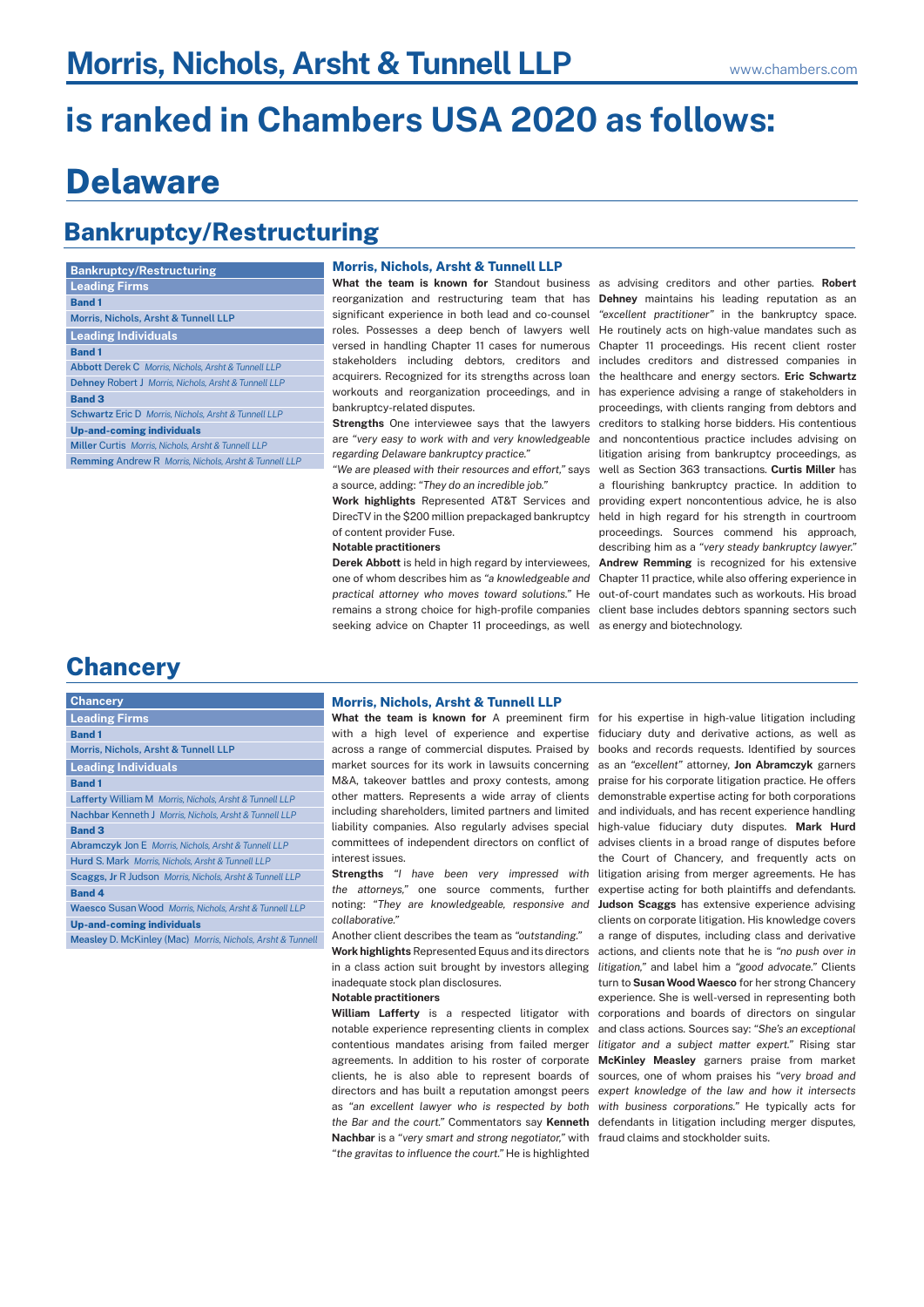## **Corporate/M&A & Alternative Entities**

**Corporate/M&A & Alternative Entities**

| <b>Leading Firms</b>                                              |
|-------------------------------------------------------------------|
| <b>Band1</b>                                                      |
| Morris, Nichols, Arsht & Tunnell LLP                              |
| <b>Leading Individuals</b>                                        |
| <b>Band 1</b>                                                     |
| <b>Hering Louis G Morris, Nichols, Arsht &amp; Tunnell LLP</b>    |
| <b>Up-and-coming individuals</b>                                  |
| Haskins Tarik J Morris, Nichols, Arsht & Tunnell LLP              |
| Corporate/M&A                                                     |
| <b>Leading Individuals</b>                                        |
| <b>Band 2</b>                                                     |
| Klinger-Wilensky Eric S Morris, Nichols, Arsht & Tunnell LLP      |
| <b>Band 3</b>                                                     |
| Johnston Andrew M Morris, Nichols, Arsht & Tunnell LLP            |
| Vella Patricia O Morris, Nichols, Arsht & Tunnell LLP             |
| <b>Wolters Jeffrey R Morris, Nichols, Arsht &amp; Tunnell LLP</b> |
|                                                                   |

#### **Morris, Nichols, Arsht & Tunnell LLP**

updating Delaware's alternative entities statutes.

Strengths An interviewee praises the team's acts on a broad spectrum of corporate matters. *"organizational ability, communication skills and*  These include transactional work with household*efficient, prompt service."*

as a Delaware limited partnership.

#### **Notable practitioners**

Louis Hering garners plaudits for his "great He regularly advises companies on the Delaware *knowledge of Delaware statutory trust law."* He boasts elements of M&A.

What the team is known for Exceptional firm expertise in transactions involving structures with a strong bench that provides the full range such as MLPs and limited partnerships. of commercial services, with particular strength **Eric Klinger-Wilensky** is a corporate practitioner working on alternative entity matters. Provides with broad transactional experience. An interviewee strong counsel on M&A, fund formation work and says: *"Eric is knowledgeable about Delaware corporate*  corporate litigation. Possesses experience in matters *law,"* says a source: *"He is practical, solutions-oriented*  involving master limited partnerships, as well as *and responsive."* **Andrew Johnston** combines his advising prominent private equity, hedge and mutual legal practice with chairing the firm's executive funds. Also plays an important role in drafting and committee. His capabilities cover a broad spectrum Work highlights Advised Ares Management on the out for his experience in high-value transactions. formation of a \$1 billion real estate fund, structured His recent work has seen him handling cross-border of transactional corporate matters. **Patricia Vella** name clients. **Jeffrey Wolters** is regularly sought matters. **Tarik Haskins** is an up-and-coming attorney best known for his work with alternative entities.

### **Intellectual Property**

| <b>Intellectual Property</b>                                       |
|--------------------------------------------------------------------|
| <b>Leading Firms</b>                                               |
| <b>Band 1</b>                                                      |
| Morris, Nichols, Arsht & Tunnell LLP                               |
| <b>Leading Individuals</b>                                         |
| <b>Star individuals</b>                                            |
| <b>Blumenfeld Jack B Morris, Nichols, Arsht &amp; Tunnell LLP</b>  |
| <b>Band 1</b>                                                      |
| Jacobs Karen Morris, Nichols, Arsht & Tunnell LLP                  |
| <b>Smith II Rodger D. Morris, Nichols, Arsht &amp; Tunnell LLP</b> |
| <b>Band 3</b>                                                      |
| <b>Flynn Michael J Morris, Nichols, Arsht &amp; Tunnell LLP</b>    |
| <b>Tigan Jeremy A Morris, Nichols, Arsht &amp; Tunnell LLP</b>     |

#### **Morris, Nichols, Arsht & Tunnell LLP**

**What the team is known for** Preeminent IP practice *strategy in and out of the courts."* Another reports: pharmaceutical and telecommunications industries. *clients that this is their best course."* **Rodger Smith** *because of their background and experience."* 

*standard in Delaware."* 

Healthcare in a pharmaceutical patent dispute clients in the biotechnology and consumer sectors. concerning hemophilia treatment, winning \$155 Sources praise him as *"reasonable, responsive,*  million in damages.

#### **Notable practitioners**

Delaware Bar" for his unrivalled expertise in IP matters. representing clients in the pharmaceutical and He specializes in pharmaceutical and technology internet sectors. *"Jeremy is very sharp and has lots*  patent infringement cases. One client describes him *of experience and good judgment,"* remarks a peer, as *"professional, articulate and knowledgeable about*  adding: *"I think very highly of him."* 

that comes recommended for its patent-related work *"He is an outstanding lawyer and someone that we*  and has significant experience litigating cases in all *have complete confidence in." "Outstanding lawyer"*  areas of technology. Stands out for its unrivaled **Karen Jacobs** acts as both lead and local counsel in bench strength and is also regularly engaged to the Delaware courts and is commended by clients advise on copyrights, trademarks and trade secrets for her ability to provide *"valuable insights and*  matters, handling disputes in the Delaware District *feedback."* She has a focus on patent litigation within Court and Delaware Court of Chancery, as well as in a range of industries, including the pharmaceutical, federal courts around the country. Regularly acts as biotechnology and telecommunications sectors. A both lead and local counsel for clients from an array peer notes: *"Her depth of experience in the courts*  of sectors, including leading names in the technology, *is hard to match and gives her an ability to reassure*  **Strengths** *"The team as a whole is outstanding,"*  has vast experience assisting prominent clients remarks an interviewee, adding: *"They anticipate*  in the technology sector, focusing particularly on *many of the logistical and legal issues likely to arise*  complex litigation. An interviewee says: *"I appreciate*  Commentators describe the firm as *"the gold judiciary."* **Michael Flynn** acts as both lead and local Work highlights Successfully acted for Bayer He is particularly noted for his work representing Jack Blumenfeld is widely considered a "dean of the in patent and trademark disputes. He has experience *his guidance due to his incredible insight into the local*  counsel in IP litigation across a variety of industries. *professional and commercially-minded."* **Jeremy Tigan** regularly acts as both lead and local counsel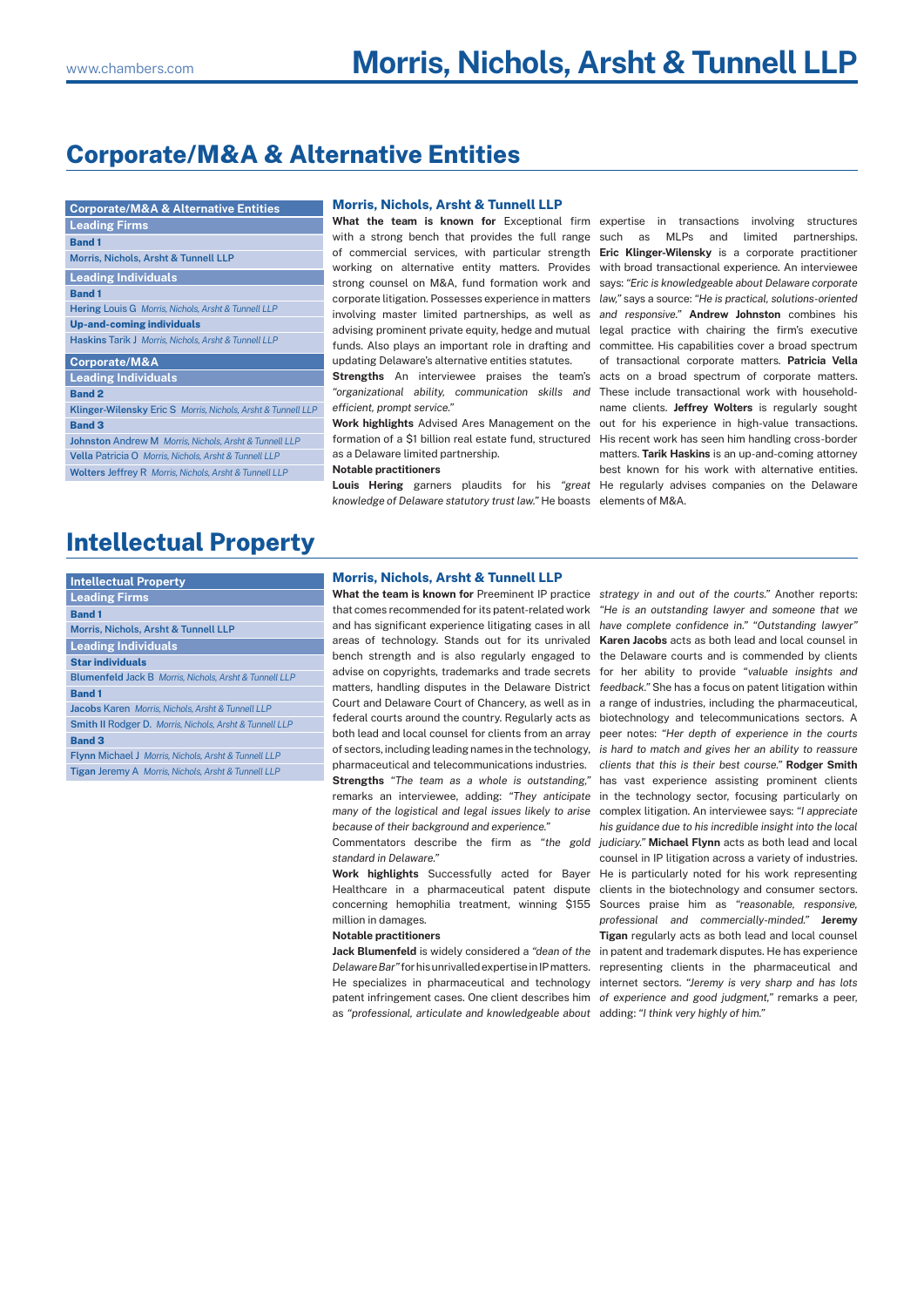## MORRIS, NICHOLS, ARSHT & TUNNELL LLP

www.mnat.com tel: 302 658 9200 fax: 302 658 3989

Executive Committee Chair: Andrew M Johnston Number of partners: 42 Number of other attorneys: 45

#### Firm Overview:

Morris, Nichols, Arsht & Tunnell LLP combines a broad national practice of corporate, intellectual property, business reorganization and restructuring, commercial law and litigation with a general business, tax, estate planning and real estate practice within the State of Delaware. The firm acts as lead counsel or co-counsel in matters of national and international significance as well as those affecting its immediate community. Morris Nichols is the Delaware representative of TerraLex, a global network of 150 independent law firms and 15,000 attorneys in nearly 100 countries.

#### Main Areas of Practice:

#### **Alternative Entities:**

Morris Nichols offers advice on all types of alternative entity matters, including the formation and operation of limited liability companies, general and limited partnerships and statutory business trusts. Handling a variety of complex transactions, the firm frequently represents private equity and hedge funds, master limited partnerships (MLPs), mutual funds and regulated trust companies in mergers, asset acquisitions and sales, structured finance and joint ventures. As leaders in the field, Morris Nichols attorneys serve on the drafting committees responsible for reviewing and proposing amendments to Delaware alternative entity statutes.

#### **Business Reorganization & Restructuring:**

Morris Nichols is recognized as one of the premier restructuring and reorganization practices in the United States. Since 1990, Delaware has been the venue for nearly half of the nation's largest bankruptcy cases and Morris Nichols has been at the center of many of these sophisticated proceedings. It leverages that experience along with the capabilities of its corporate litigation, intellectual property, real estate, and corporate and commercial counseling practices to assist troubled businesses and other major parties in large, complex cases and adversary proceedings.

#### **Commercial Transactions:**

The firm provides a complete range of commercial law, banking and financial services, representing lenders, borrowers, issuers and investors in all forms of financing transactions. The firm's attorneys regularly advice on bank and insurance regulatory issues and represent clients before Delaware's Office of the State Bank Commissioner and Department of Insurance.

#### **Corporate Counseling:**

Morris Nichols advises clients on complex Delaware corporate transactions and corporate governance issues. The firm represents boards of directors or board committees, particularly in transactions that may involve director or stockholder conflicts of interest.

Morris Nichols also provides formal legal opinions on matters of Delaware corporate law. Corporate counseling attorneys have long played an important role in drafting and updating Delaware's corporate statute.

#### **Corporate & Business Litigation:**

The firm's deep bench of corporate litigators represent clients in high-stakes corporate governance and alternative entity disputes before the Delaware Court of Chancery, Delaware Superior Court, Delaware Supreme Court, US District Court for the District of Delaware and other courts throughout the United States. Morris Nichols often handles derivative suits or class actions brought in connection with M&A transactions, takeover battles and proxy contests or other claims alleging director negligence or misconduct. The firm also provides a range of general business litigation services, appearing before all of the Delaware trial and appellate courts, state and federal, local boards and administrative agencies and before trial and appellate courts nationwide. The litigation attorneys represent clients in commercial, contract and business disputes of virtually every kind.

#### **Intellectual Property Litigation:**

Morris Nichols is renowned as the premier patent litigation law firm in Delaware. The practice achieved preeminence in IP litigation in Delaware and nationwide serving as lead counsel in many cases and assisting as co-counsel in other cases brought to Delaware by patent litigators nationwide. The firm represents leading companies in a variety of industries, including biotechnology, pharmaceuticals, chemicals, medical devices, consumer products, semiconductors, networking and telecommunications.

#### **Real Estate:**

The Morris Nichols real estate practice covers the negotiation and documentation of complex commercial real estate including transactions involving the development, acquisition and sale of commercial property, commercial financing, office, retail and industrial leasing and public-private development.

#### PRACTICE AREAS

Business Reorganization & Restructuring Commercial Corporate Counseling Corporate & Business Litigation Intellectual Property Litigation Trusts, Estates & Tax

#### OFFICES

DELAWARE WILMINGTON: 1201 North Market Street, PO Box 1347, DE 19899 Tel: 302 658 9200 Fax: 302 658 3989

#### **Regulation/Governmental Affairs:**

The firm represents public entities and agencies, and private sector clients, before legislative bodies and city, county, state and federal regulatory agencies on unclaimed property and other matters. It is actively involved in monitoring, drafting and advocatin legislation and regulations that affect clients.

#### **Trust, Estate & Tax:**

The firm acts as trust and fiduciary litigation counsel to Delaware trust companies, national banks conducting trust business in Delaware, individual trustees and beneficiaries of trusts in Delaware and other jurisdictions, and to wealthy families with trusts in Delaware. Morris Nichols provides federal income, estate, gift and generation skipping transfer tax advice to individuals, trusts, estates, business enterprises and their owners, and charitable organizations nationwide.

#### Clients:

Morris Nichols clients include Fortune 500 companies, smaller companies and partnerships, individuals, financial institutions, government agencies, law firms and not-for-profit organizations.